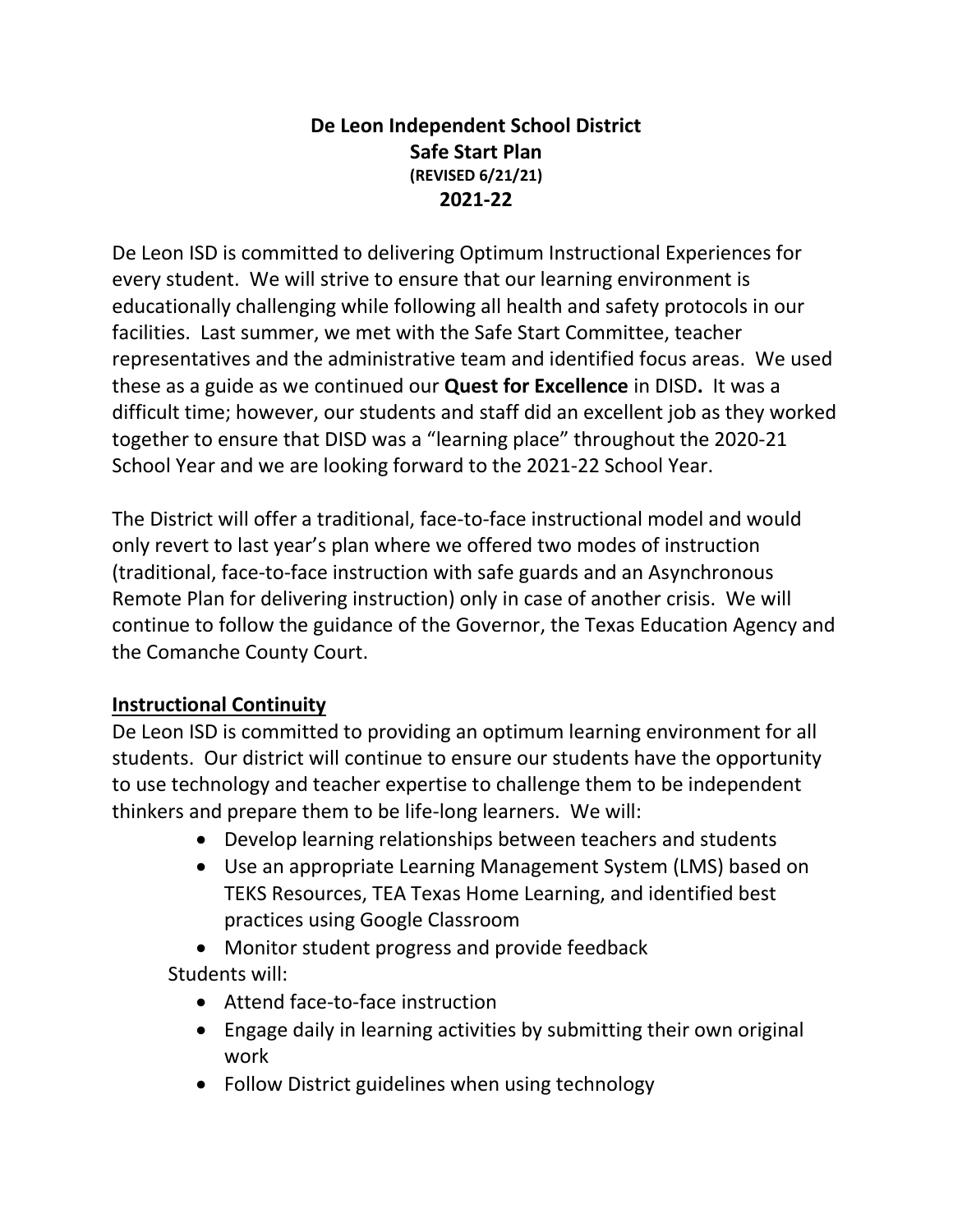Follow the DISD Student Code of Conduct

Parents and Guardians will:

- Send students to school for face-to-face instruction.
- Ensure their student engages **daily**, completes assignments and monitors progress
- Communicate with campus staff to support student engagement and progress
- Be familiar with expectations

DISD will:

- Build a community of learners through face-to-face instruction,
- Develop a rich learning experience aligned with Texas Essential Knowledge and Skills
- Assess student work and Provide Feedback
- When possible and appropriate, provide dedicated technology devices for individual student use

#### **Health and Safety**

The Health and Safety of students and staff is one of DISD's foremost priorities. The District is committed to working with the local health department, the District SHAC Committee, and the Safe Start Committee to ensure a safe and healthy learning environment through:

- Sanitation—provide supplies such as hand sanitizers, UV lights, Foggers, water fountains retrofitted for bottle fill, thermometers for each campus, continue to employ two additional custodians
- Sanitizing Protocols—cleaning and disinfecting are part of the everyday approach to prevent the spread of infectious diseases. DISD will institute a rigorous schedule for cleaning and disinfecting in order to sanitize and keep germs on surfaces at a safe level.
- Hygiene & Personal Protective Equipment—Plexiglass has been installed in high traffic areas; teachers and staff will be encouraged to wash hands at least 20 seconds at least two times each day as well as after restroom visits and before eating. Hand sanitizers will be available at each entrance.
- Response Protocol—Parents/guardians should perform a health screen prior to allowing their child to enter the school building, and Teachers and Staff should self-screen before entering each day. If a person has been diagnosed with a contagious disease, shows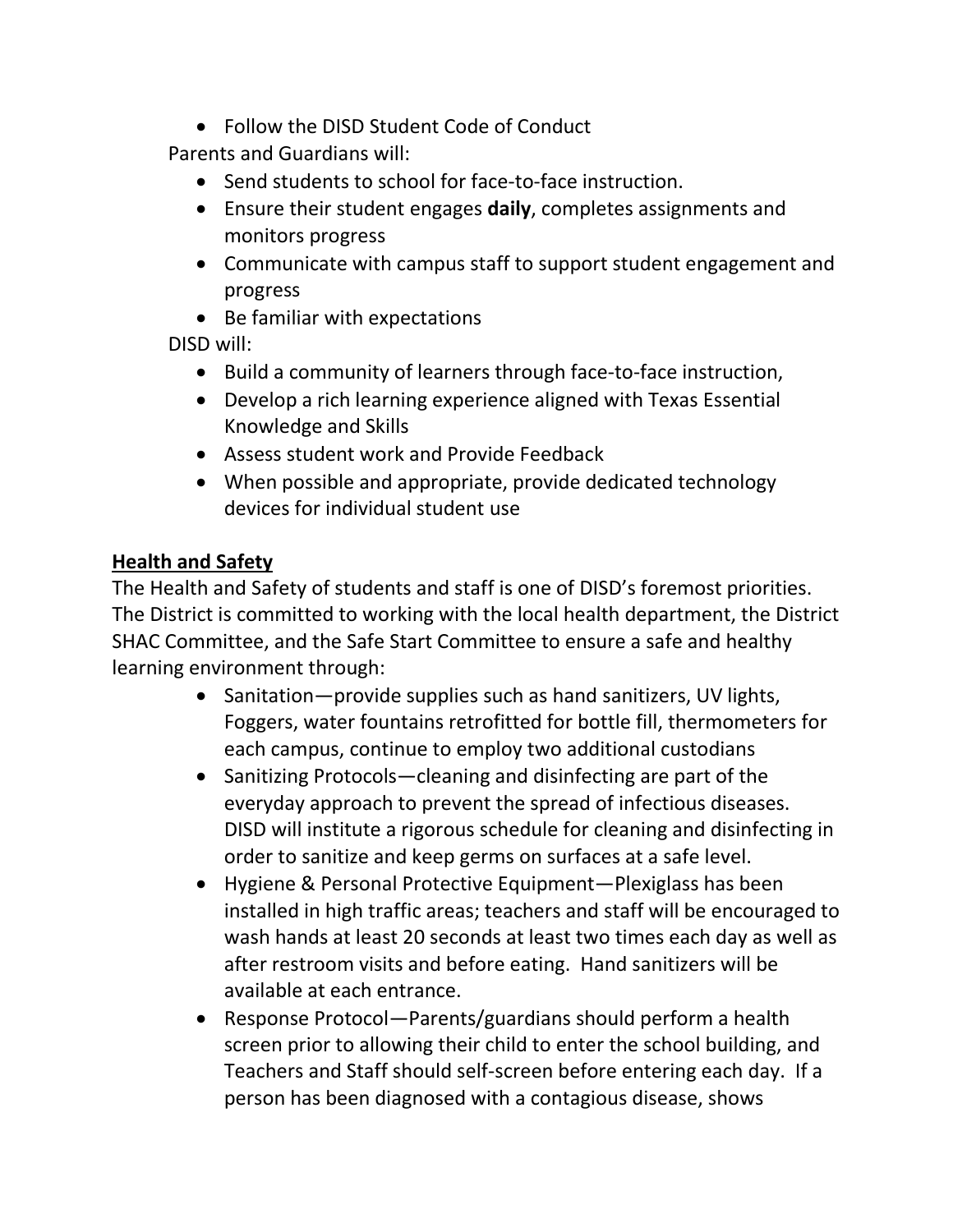symptoms such as feeling feverish or having a temperature greater than 100.0 has lost taste or smell, has a cough, or difficulty breathing, shortness of breath, headache, chills, sore throat, shaking or shivering, significant muscle pain, diarrhea, etc., the student should opt to receive asynchronous at home instruction and the teacher/staff member should self-quarantine until all three of the following conditions for re-entry are met:

- o At least 10 days have passed since symptoms first appeared
- o At least three days (72 hours) have passed with no fever above 100
- $\circ$  There is improvement in symptoms
- If a student becomes ill at school:
	- 1. The Student will be quarantined in the nurse's area and not allowed to come in close contact with others
	- 2. Parent/guardian will be asked to come to school and take the child home
	- 3. Additional sanitation of the areas used by the student will be implemented
- If a student/staff tests positive for COVID-19:
	- 1. The District will contact persons who may have been exposed
	- 2. The District will contact the Health Department
	- 3. Deep cleaning and sanitations will be applied to all exposed areas.
- Visitors—Visitors will be limited to parent meeting/conferences and special events. Again this year, we are asking that regular meal times will be restricted to students and staff only.

## **Teachers and Staff Support**

De Leon ISD realizes that the health and safety of the DISD staff ensures that our students will learn and have the best educational experience possible. We believe DISD is a great learning community and is truly **The School of Choice** for this area of Texas; therefore, we intend to support our staff by maintaining safety and security throughout the work environment as we serve our students.

*Return to work:*

• All employees will return to work according to the district calendar for [2021-22.](http://www.deleonisd.net/upload/common/Docs/2020-21/De%20Leon%20ISD%202021-2022.pdf)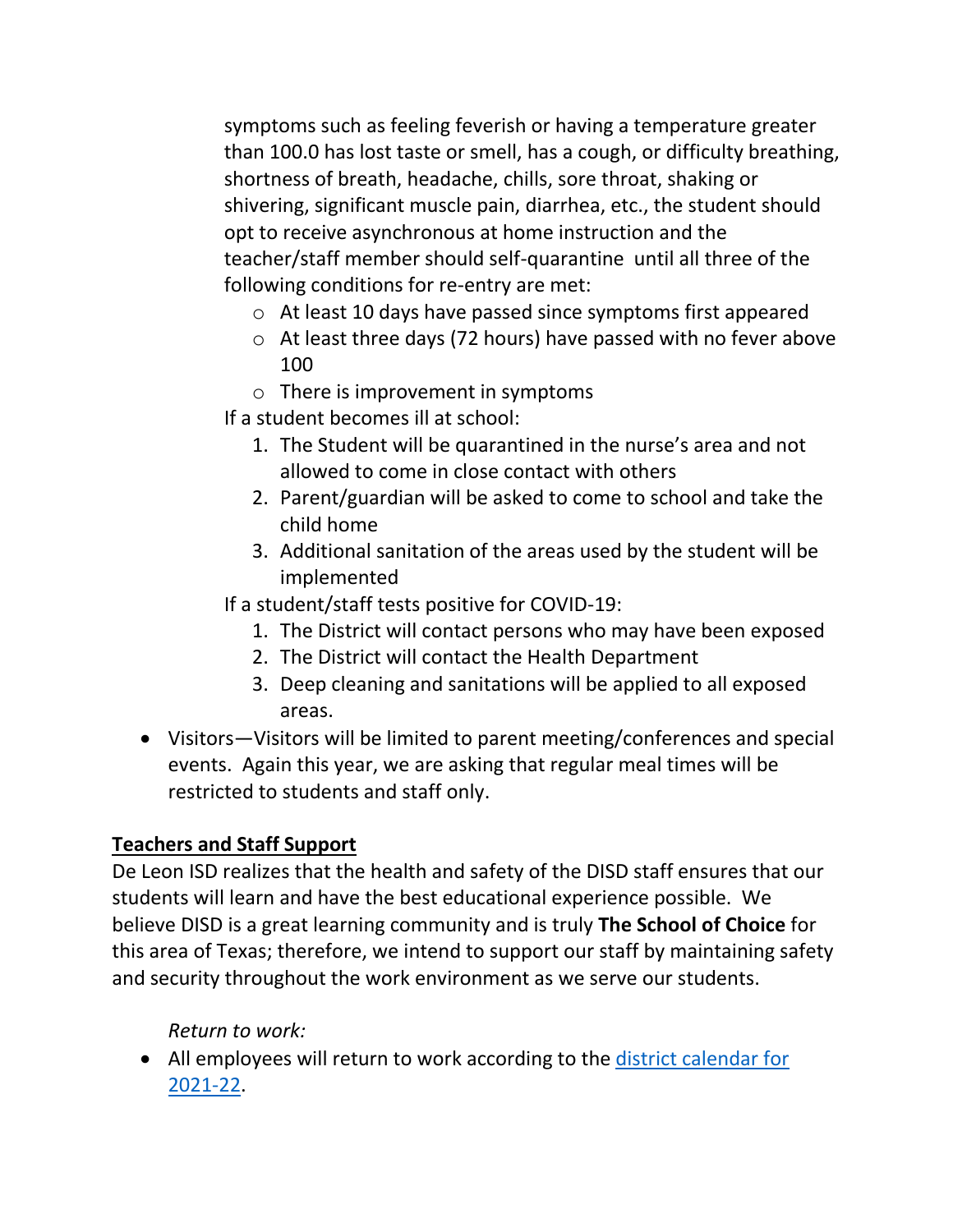- All employees will self-screen each day and follow Health Guidelines as outlined previously
- An employee with concerns should inform their supervisor and ask for guidance.
- Absences and leaves are addressed in the [Employee Handbook](http://www.deleonisd.net/upload/common/Docs/2020-21/Employee%20Handbook%202020-21.pdf)
- Contracts and work calendars will be included in the Back-to-School Packet along with Professional Training schedules

## **Operational Guidelines**

De Leon ISD understands effective and efficient structures are critical to ensure success in the day-to-day operations of a school.

- [School Calendar](http://www.deleonisd.net/upload/common/Docs/2020-21/De%20Leon%20ISD%202021-2022.pdf) is posted on the District Website and included in each employee packet
- Attendance—The 90% rule will remain (students must be in attendance in order to receive credit).
- Extracurricular Eligibility—UIL eligibility is based upon students passing each class each grading period. Students can regain eligibility halfway through the following period if passing all courses. For the 2021-22 school year.
- Facilities—Facilities may be used by outside entities though application and adherence to Facility Use Guidelines.
	- o Child Nutrition--The Child Nutrition Department is committed to ensuring students receive healthy, nutritious meals each school day.
	- o Food Service personnel will be trained in Safety Protocols
	- o Hand sanitizers will be provided at Cafeteria entry
	- o Microwave oven use will NOT be allowed
	- o No parents/visitors will be allowed during regular meals
- [Transportation](http://www.deleonisd.net/upload/page/0074/docs/21-22%20Transportation%20Handbook.pdf)—Buses will run their regular schedules with the exception of the in-town route which will have to be limited (An application for access to the in-town route must be filed at Central Office and we will consider the special circumstances of each potential rider before approval for this route. We will strive to serve students whose parents have a special need or if there is a safety issue.) to avoid overcrowding. Parents are encouraged to provide transportation when possible to avoid crowding.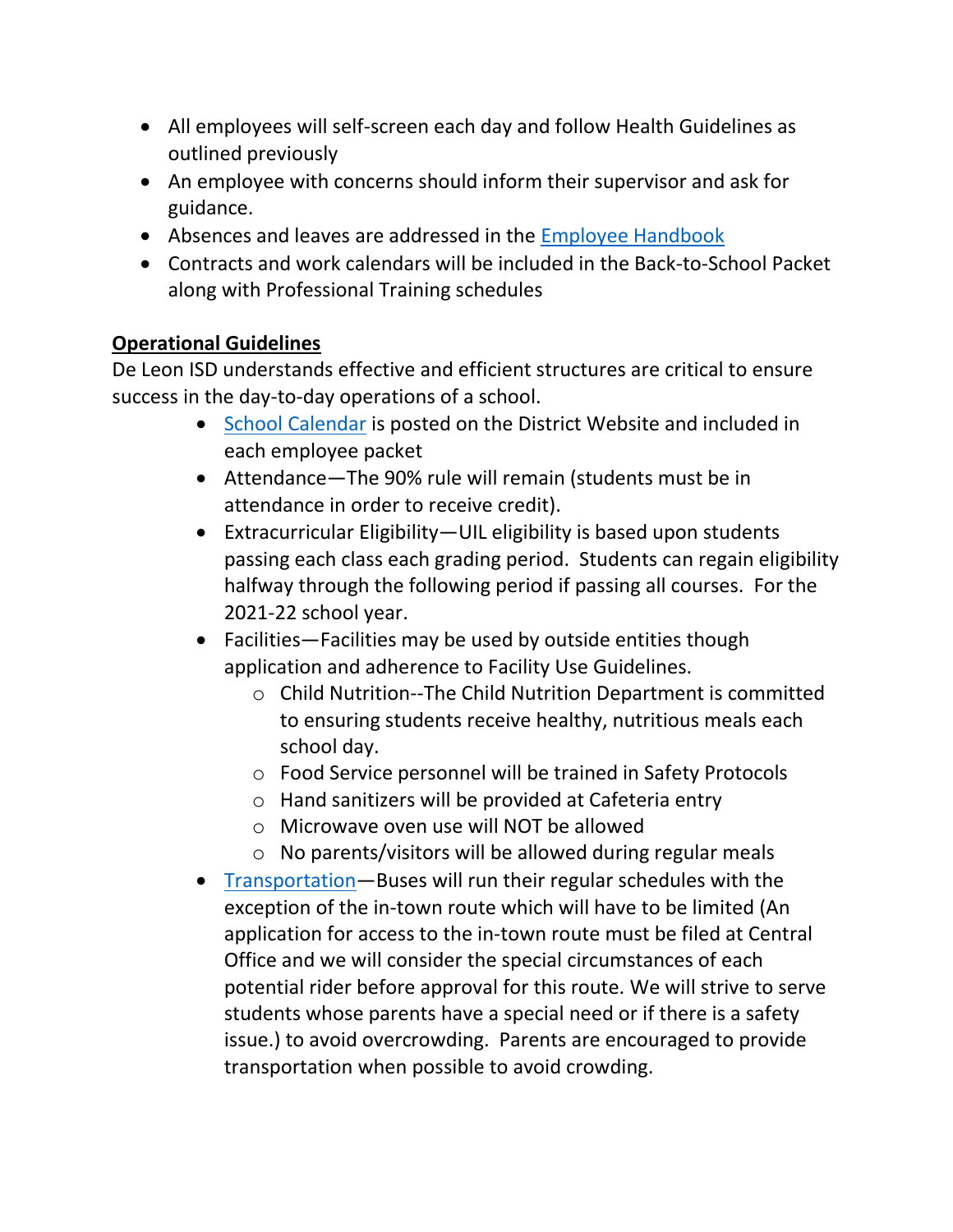- o Bus Drivers will be trained in Safety Protocols
- o Windows will remain open when possible
- o Hand Sanitizers will be provided for students as they enter
- o Buses will be sanitized after each route